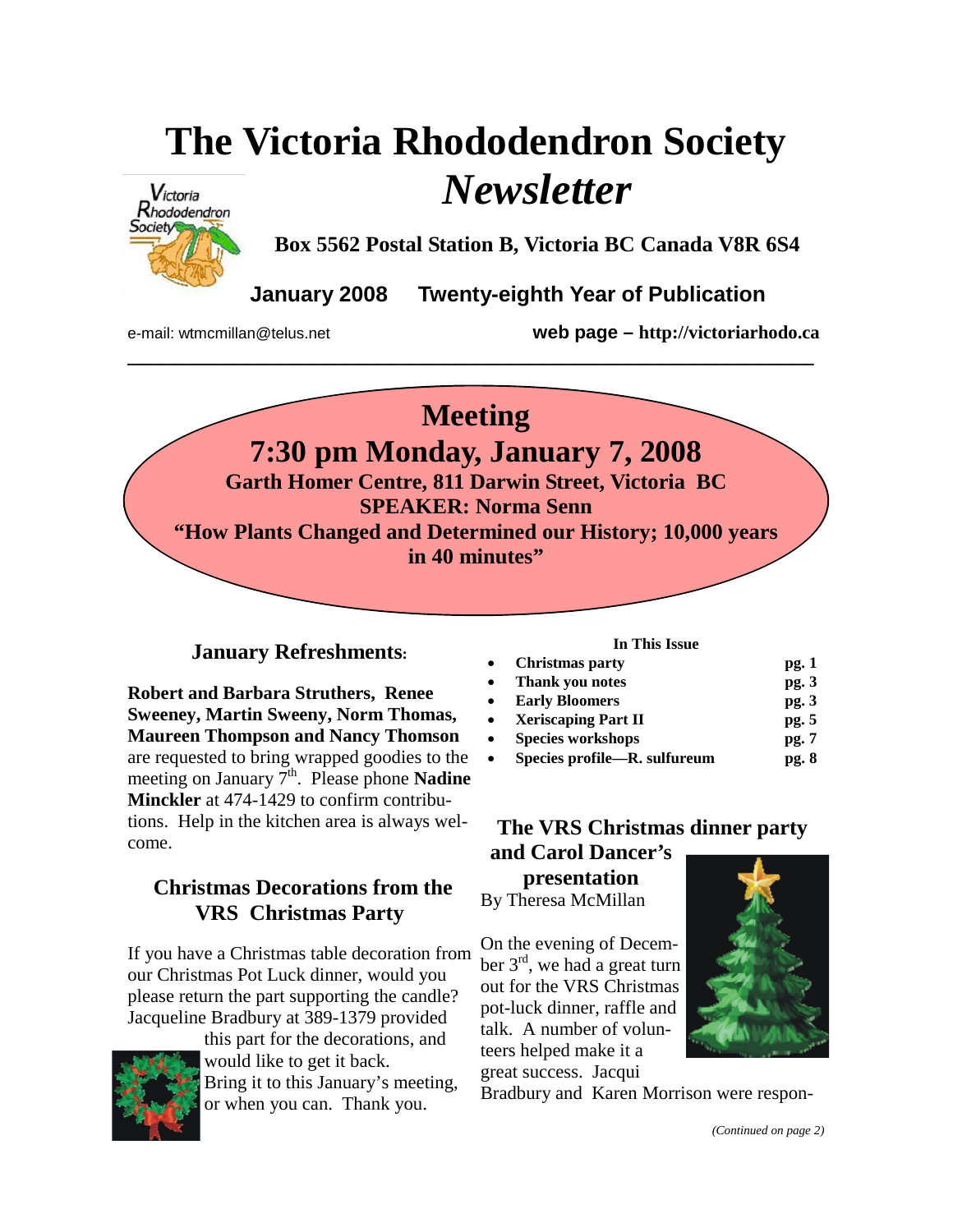### *(Continued from page 1)*

sible for the Christmas decorations. Dean and Ann Goard made the delicious spiced apple punch. Moe Massa set up the Christmas raffle. Later, several volunteers cleaned up the hall and kitchen.

There was a considerable amount of canned food for the Mustard Seed Food Bank. The raffle brought in over \$275 dollars, which was donated to the Open Door.

After the dinner and raffle, Carol Dancer spoke about "**The Tasmanian Rhododendron Conference and Travels down under"**, her trip in November of 2006.

Tasmania is the small island separated from the southern part of Australia. Its climate is like ours on southern Vancouver Island, though the winters are milder, as shown by the prevalence of tree ferns.

It is a windy island, buffeted by the "Roaring Forties", and sometimes by winds from Antarctica, which lead to frost and snow. Part of the island has the Australian eucalyptus vegetation and another has the Southern Oceanic flora.

Carol showed us slides of Cradle Mountain, a World Heritage Site, usually covered in fog. She was extremely lucky to see it under blue skies, and see the special flora there, which looks barren but is consistently wet when touched.

There are areas in Tasmania of the ancient beautiful forests of beeches, myrtles, and pines of the Gondwanaland super-continent.

The rhododendron gardens vary from bigleaved plants to vireyas protected under trees from frost. Because of strong restrictions on importing any plant material to Tasmania, work on hybridizing rhododendrons is done

### **VRS Board**

| President:                   |          |
|------------------------------|----------|
| <b>Bill McMillan</b>         | 478-3515 |
| wtmcmillan@telus.net         |          |
| Past President & Membership: |          |
| <b>Dean Goard</b>            | 592-6915 |
| deangoard@shaw.ca            |          |
| 1st Vice President:          |          |
| <b>Margaret deWeese</b>      | 748-0538 |
| mdeweese@shaw.ca             |          |
| 2nd Vice President:          |          |
| <b>Jacqueline Bradbury</b>   | 389-1379 |
| jacqbradbury@shaw.ca         |          |
| Treasurer:                   |          |
| <b>Ann Widdowson</b>         | 479-9167 |
| awiddowson@shaw.ca           |          |
| Secretary:                   |          |
| <b>Theresa McMillan</b>      | 478-3515 |
| wtmcmillan@telus.net         |          |
| Members-at-Large:            |          |
| <b>Karen Morrison</b>        | 477-8281 |
| bkmorrison@shaw.ca           |          |
| <b>Lois Blackmore</b>        | 478-6615 |
| loisb@shaw.ca                |          |
| <b>Dick Pitfield</b>         | 592-4261 |
| rpitfield@telus.net          |          |
| <b>Arthur Ralfs</b>          | 479-2629 |
| acralfs@shaw.ca              |          |
| <b>Newsletter Committee:</b> |          |
| <b>Theresa McMillan</b>      | 478-3515 |
| <b>Joyce Whittle</b>         | 656-7313 |
| <b>Peggy Pitfield</b>        | 592-4261 |
| <b>Bill McMillan</b>         | 478-3515 |
| Website                      |          |
| <b>Arthur Ralfs</b>          | 479-2629 |

from seed. There are many hybrids, but no recent species rhododendrons there.

Carol also had photos of rhodos in full sunlight in the Pukeiti Gardens on Mount Taranaki. The once-called Mt. Egmont is a snow-capped volcanic mountain seldom clearly seen on the South Island of New Zealand.

*(Continued on page 3)*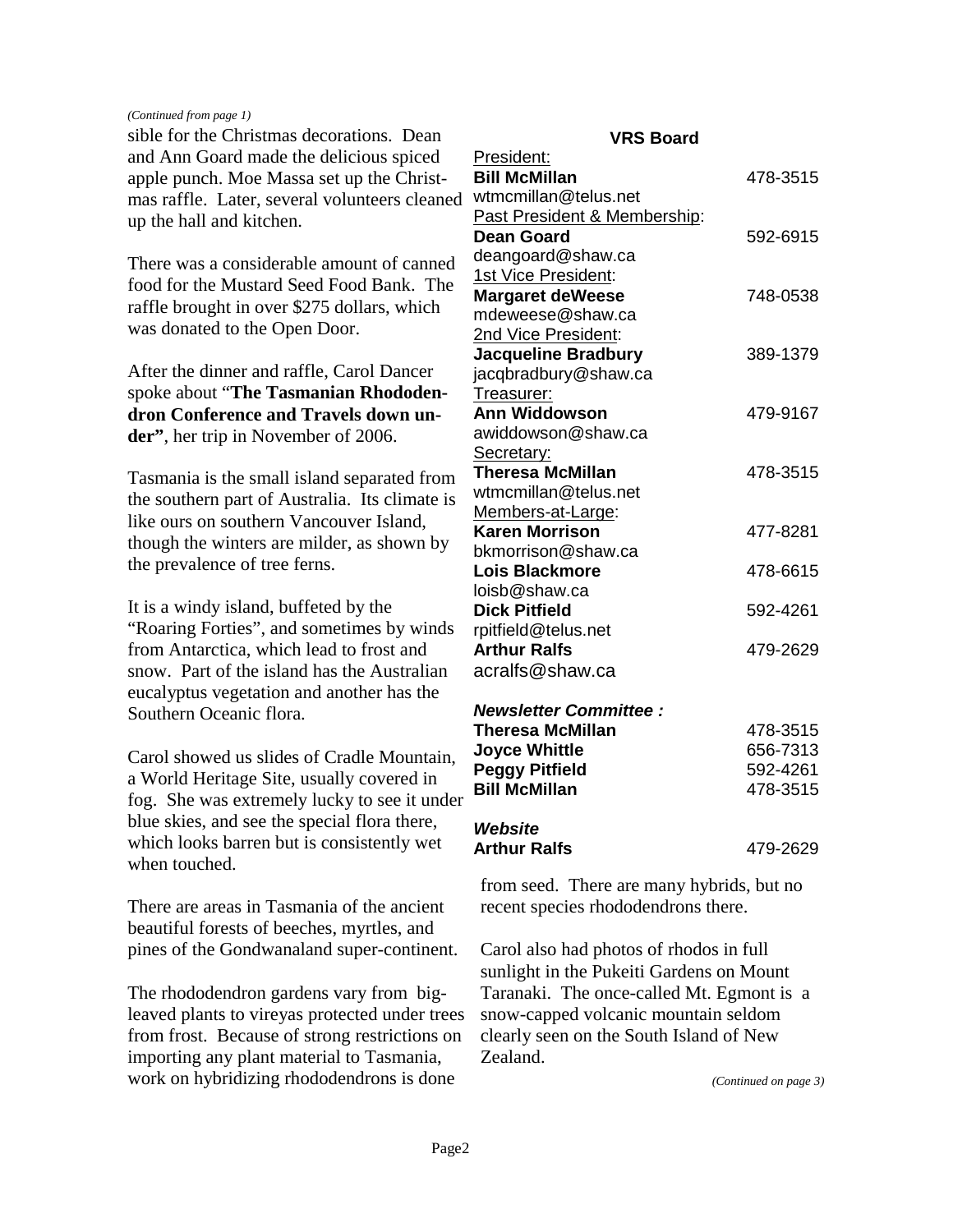#### *(Continued from page 2)*

On a cold, dark winter night, it was a real pleasure to have Christmas greenery, fine food, and pictures of spring blooms in an exotic land.

### **Thank you from a bursary student at the Horticultural Center of the Pacific**

To the Victoria Rhododendron Society,

Thank you ever so much for the generous bursary that I recently received from your club. Completing the PHC Landscape Horticulture Certificate programme is an important step in a new career for me, and is fulfilling a dream. Your bursary is making it possible.

I plan to use the money for books and tools. In the programme, we have learned much about Rhododendrons, which have always figured large in my appreciation of gardens. The photo, on this card, taken by me, is of the welcoming gates at the Royal Botanic Gardens in Edinburgh; a place which I visited frequently over the five years we lived there, and a place where my love of Rhododendrons grew.

Thank you again for your kindness.

Yours truly, Jackie Hiebert October 30, 2007

### **Thank you from Valerie Murray of the Abkhazi Garden**

On behalf of the Abkhazi Garden, please thank the membership of the Victoria Rhododendron Society for their ongoing support. In the last few years I feel we have turned a corner and our reputation as a good garden to visit by locals and tourists alike is secure.

We could not have reached this point without the backing of community groups like the Rhodo Society has offered. We still struggle financially, of course, and your gift of \$400 will be put to good use this fall as we plan our projects. I invite the group to come on a tour this spring and see the changes for themselves.

Sincerely, Valerie Murray Nov. 14, 2007

# **Early Bloomers**

By Norman Todd

I was not an early bloomer but I do remember a few who stood out or sat up in my early schooldays. They sat up because the bright ones were always seated at the top of the class. They were not always the best looking but they certainly were aware of their status. Standing out right now, as I write this in mid-November is the first flower of the vibrant red 'Nobleanum Coccineum'. This champion will have some opened flowers until the end of March or even into April. Blooming all through winter has its drawbacks, as had some of the Grade 2 smarties who were often not very coordinated in the gym. The opened flowers will take -  $2^{\circ}$ C or even -3 $^{\circ}$ C before going brown. The unopened buds stay patiently waiting for the unwelcomed, discourteous cold snap to go back to Alberta.

'Nobleanum Coccineum' has a pink sister with another (now disallowed) pretentiously, specific sounding name. 'Nobleanum Venustum'. Both are hybrids from mid -1800s, when there were no nomenclature police to prohibit hybrids sounding like species. 'Lee's Scarlet' always blooms for Christmas and it too lasts for at least three months. We call it the "Ho, Ho, Ho, plant". 'Heatherside

*(Continued on page 4)*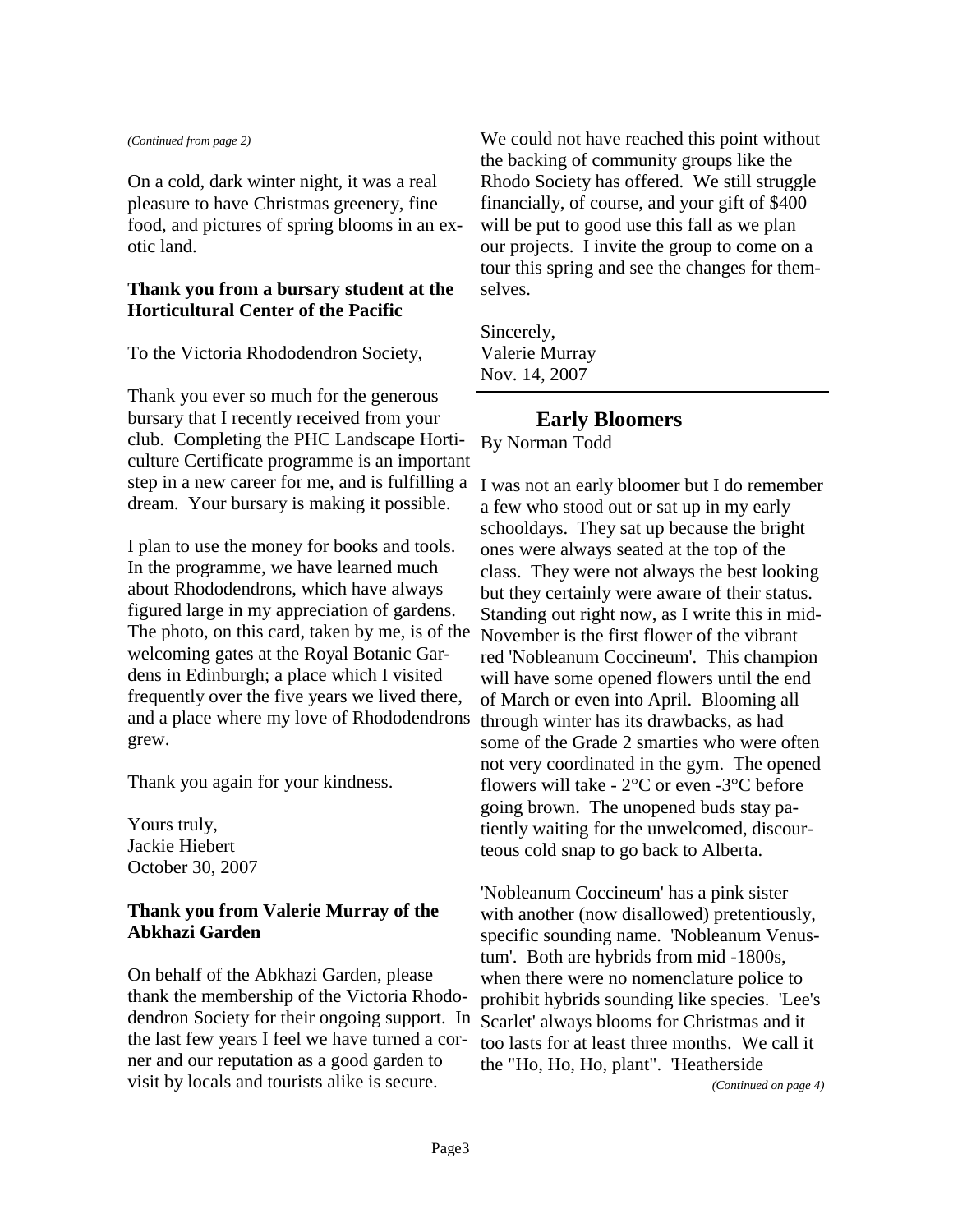### *(Continued from page 3)*

Beauty' - white with a pink spotted throat - is the most backward of this group. not blooming until February. They are probably all *causicum, arboreum* crosses. I have a plant called 'Jacksonii' that has, to my eyes, the same flower as 'Rosamundi' but I think over almost 200 years some plants could have been mislabeled or mixed up and one must be somewhat suspicious of what is on the tag. For example, the plant called 'Christmas Cheer', in my garden anyway, doesn't bloom until the end of March. I have read that it was so named because in the mid- nineteenth century only the wealthy were growing rhododendrons and this plant could be brought into their stove houses and forced into bloom over Christmas. It is often confused with 'Rosamundi'.

The first species rhododendron to bloom for us is *rirei.* This is a big plant now placed in the Argyrophylla Subsection. Most years it blooms for New Year's Day. Last year with our earlier bitter November it decided it was not salubrious enough to risk showing its crowning glory until the 1st of February. This was a wise decision because its flowers are very frost tender. The blossoms are lilacpurple with very large dark nectarines. From these flow copious streams of nectar, like the tears from a grief stricken widow. I never see any insects tapping this bounty but perhaps with the Anna's humming birds now being resident all winter their hyperactive metabolism could benefit from utilizing it. I will be watching for them. There is an early blooming plant with a deeper flower colour at the University with the *rirei* name on it but it has no trace of indumentum. This makes the name doubtful. It could be a hybrid but with what? Perhaps someone knows the provenance of this plant.

to bloom before the end of February'. There are a number of the smaller leaf lepidotes that will meet this criterion. Thirty- five years ago when the Abkhazis were still gardening their Fairfield property there was a good dark, January blooming, purple form of dauricum. I'm not sure if it's still there. I propagated it and had a plant for quite a few years but it too is no longer. I certainly would like to replace it. *Dauricum'*s deciduous cousin *mucronulatum* will give a great show in February. I claim that the 'Cornell Pink' form is better than any cherry, although, of course, much smaller. 'Praecox', a *mucronulatum* hybrid gives a rewarding show, as does 'Olive'. Both are old veterans.

There are two plants that I love - most of the time. When 'Airy Fairy' blooms I think it is the best plant in the garden. It's not too bad in October/November when many of the old leaves are bright red and orange but for the rest of the year it can only described as nondescript. It is a cross of *lutescens* and *mucronulatum* and the yellow of the *lutescens* melds artfully with the clear pink of *mucronulatum*. There is a newer plant with the same parents called 'Coral Glow'. It is more deciduous than 'Airy Fairy' and in the fall months looks really scruffy. But when it blooms in February it is stunning (roses, too, look awful in winter). 'Coral Glow', although I have not grown it long enough to be on statistically solid ground has, over the last few years, bloomed for at least two months. It is a tall, narrow plant growing about 50 cm a year. It does not need much acreage and thus is good for the small garden where some height can be pleasing. *Lutescens*, the first of the Triflora to bloom is a great plant. The end of February usually sees that impressive sunny mass lighting up the still short days.

In this short piece I define 'early' as 'starting

There are two other end-of-February bloom-

*(Continued on page 5)*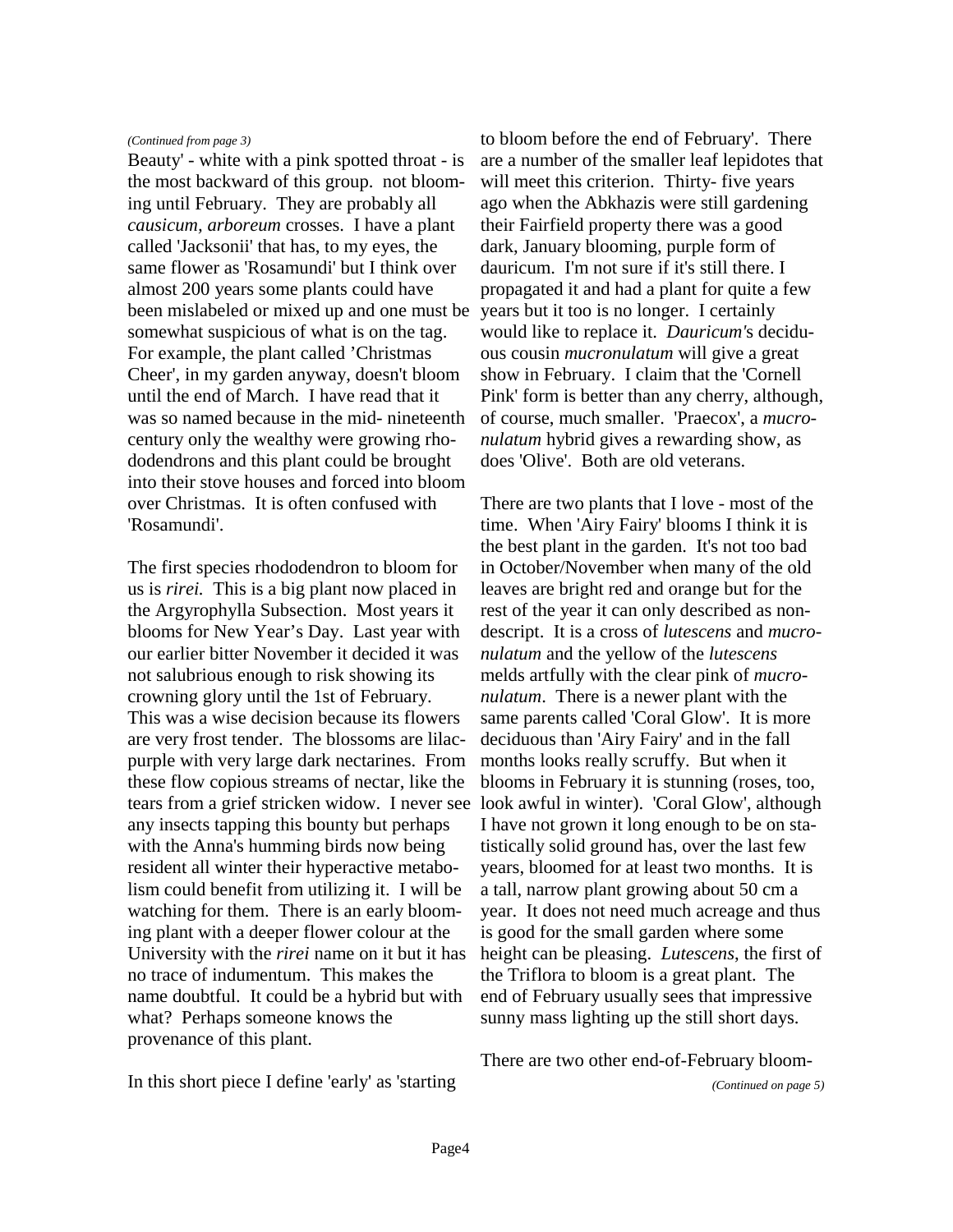### *(Continued from page 4)*

ers that are among the hard working infantry of our rhododendron army and must be mentioned in dispatches. No garden should be without them. They are not very large so there is room for them in every landscape. Place them side by side with at least two of one and one of the other. 'Cilpinense' has *ciliatum* and *moupinense* as parents, whereas 'Snow Lady' substitutes l*eucaspis* for *moupinense*. 'Snow Lady' has fairly open pure white flowers with contrasting chocolate anthers. It has fuzzy, hairy foliage. 'Cilpinense's' leaves are shinier. Both are broader than tall and need good exposure to keep a tight shape. 'Cilpinense' (often mislabeled *moupinense*) has pink rims to the white centers. The pink bleeds into the white like a watercolour painting.

Earliness of bloom gives those who possess it a memory-jolting advantage over the thousands that start their blooming career in March when they are competing with so many challenging and bright good -lookers. The late bloomers lose out somewhat too, because there are so many other summerblooming rivals in the landscape.

Our local climate is really quite favourable for the earliest. Sure, they might get their



nose frost-bitten once in a while but they always manage to give some show. Besides, we can play the victim when some blossoms are browned and seek

commiseration from our fellow gardeners. We all love to play "Ain't it awful". It is nice, too, to tell your eastern friends and family

what's blooming its head off in January.

# **Xeriscaping with Rhododendrons Part II (article continued from Xeriscaping Part I in the December 2007 VRS Newsletter)**

By M.J. Harvey

I'm interested in the species of Rhododendrons, how they are adapted to their particular climate and how this adaptation influences how they and their hybrids perform in our gardens. It is a topic rarely touched on in gardening books.

In Xeriscaping Part I, I mentioned that certain hybrids, derived from indumented species with native summer-dry climates, were surprisingly drought proof. This to the extent of surviving some dry Victoria summers with hot sun and wind exposure but, despite this, growing and flowering attractively.

But all the species I used were indumented. This was not an accident since the main hybrids I had made for some 30 years were indumented. This was because I thought silvery-hairy leaves looked attractive.

To level the playing field I should be fair and point out that there are drought-resistant species that are glabrous, i.e. hairless. Furthermore their hybrids are among us, do well and, as a Rhododendron society, we almost completely ignore them and rarely have them in our annual show. Why the shunning?

To understand, we have to go back two or three centuries to the beginning of plant exploration and the early hybridizers. First is *R. ponticum* named for the Pontus, the region of Asia Minor bordering the Black Sea and west of ancient Colchis.

*(Continued on page 6)*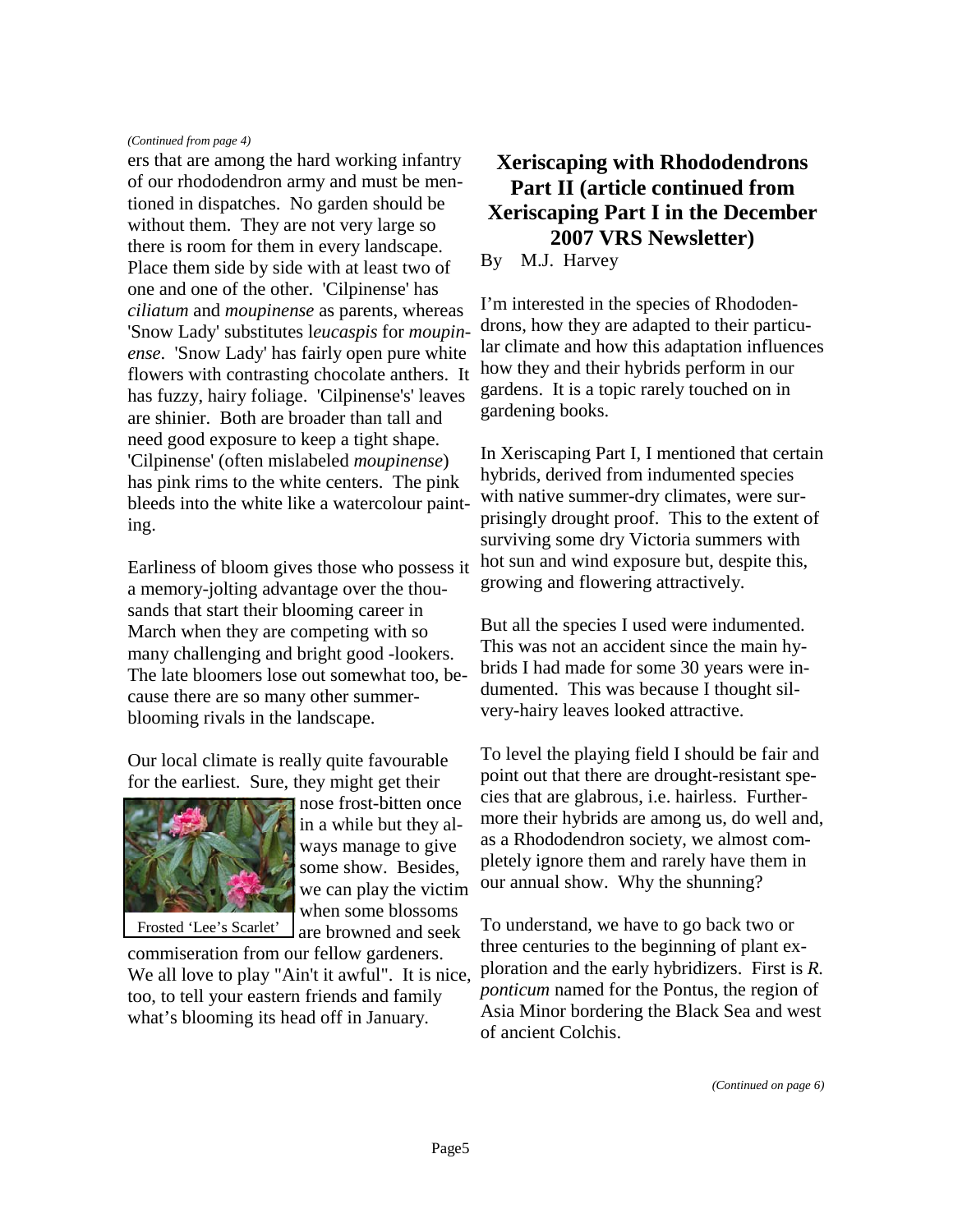Cox and Cox have *ponticum* introduced to Britain from 1763 and we don't really know whether it came from the main Turkish region or the smaller outlying colonies in Spain and Portugal. But as everyone knows, "the rain in Spain falls mainly in the plain", which together with the mountains and Turkey itself get pretty hot and dry in the summer. So the hairless *ponticum* is a genetically droughtresistant species.

Nowadays we don't think anything of R. ponticum and in Victoria it occurs in the variegated form or as grown-out rootstock as at Hatley Park or planted alongside the rocky area in Playfair Park.

But anciently it was regarded as a garden marvel and albino and darker forms were selected.

Next we have two N. American species sent to Britain by early colonists. First was *R. maximum* also acquitted 1763, followed by *R. catawbiense* some forty years later. These come from the Appalachians and are heat and drought resistant.

Now I mentioned R. *maximum* in the previous article and it does have a slight indumentum which you can scrape off with a fingernail. Interestingly, when *maximum* is crossed with an indumented species the hybrids have indumentum, but when crossed with hairless ones, the hybrids are hairless. The latter is what happened in the eighteenth century.

So by the early 1800's the only Rhododendrons available in nurseries were *ponticum*, *maximum* and *catawbiense*. I can imagine modern enthusiast's lips curling with disgust at the very thought of such slim pickings. But cast your mind back to the times—these new species were really big news, everyone

wanted in on the action and the nurseries geared up to turn out plants. Eminent among these nurseries was the Waterer family which continued a multigenerational tradition until the twentieth century. It was Michael Waterer who first crossed *maximum* with *catawbiense* to start the craze which eventually led to the creation of our society. There is a suspicion that the *ponticum* which now infests much of the hilly regions of the British Isles (it has been declared a national pest) has been "improved" by an early crossing with Michael Waterer's hybrids.

The first *R. catawbiense* to flower in the UK did so in 1809. We have these dates because these events were keenly followed by the public.

After that initial set of introductions and habitations, *R. caucasicum* was introduced and 'Cunningham's White' named in 1830. It is *caucasicum* X *ponticum album* and it is relatively dwarf because .*caucasicum* is short. We still have 'Cunningham's White' sold commercially and in our gardens as are the related pink 'Rosamundi' and the blush white 'Christmas Cheer' which both do cheer us up in the winter.

In 1826 the scarlet form of the Himalayan R. arboreum bloomed in England for the first time. People really wanted a red Rhododendron so it was crossed with some of the early *catawbiense* X *ponticum* hybrids giving 'Altaclarensis' (Latin for the garden at High Clere) brought out in 1831. This marked the start of the reds and the enormous range of hybrids which came out during the rest of the nineteenth century and continuing ever since.

So what is there about these early hybrids? First they have beautifully shaped full trusses

*(Continued on page 7)*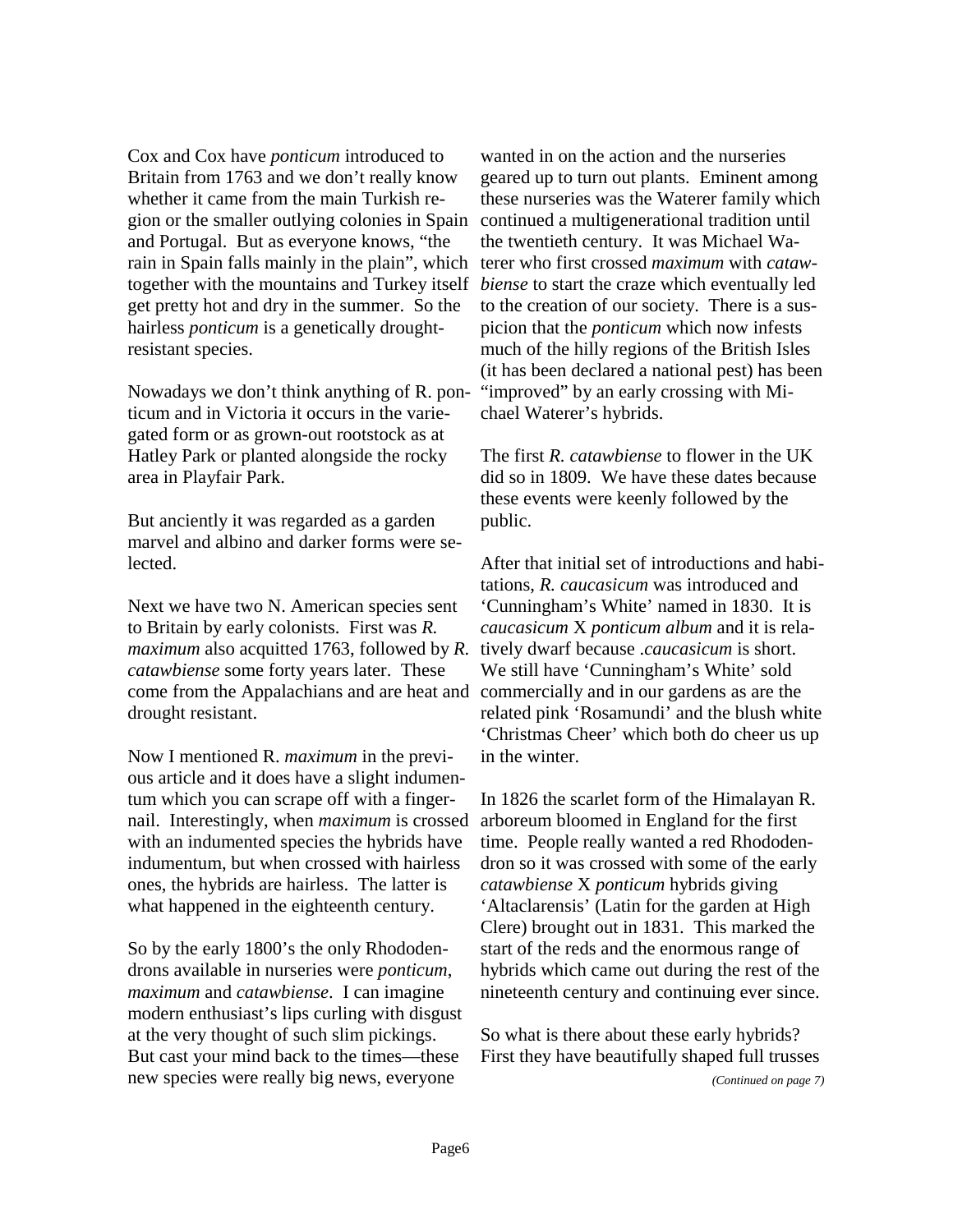## Vancouver Rhododendron Species Workshops At UBC Botanical Garden – Spring 2008 Instructor: D. Justice; Coordinator: R. Knight

### THERE MAY STILL BE SPACE

### **Dates:**

March 8 (**note change**) – rhododendron anatomy; environmental needs; classification March 22 – lepidotes and azaleas April 5 – elepidotes April 26 – photography; pests, diseases, and other problems Registration forms may be obtained online at: **www.rhodos.ca; More information:**  Contact Ron Knight at 604-883-9807 or 604-929-5670 or by email: rcknight@telus.net

# *Rhododendron Species Workshops Vancouver Island*

Our proposed study program for Vancouver Island is rapidly coming together. We now have Steve Hootman, Joe Harvey, Norman Todd, and Glen Jamieson on our presenter's list. We are looking for one more presenter.

There will be 4 sessions: two in Victoria (March  $15<sup>th</sup>$  and  $16<sup>th</sup>$ ) and 2 in Qualicum (April  $5<sup>th</sup>$ and  $6<sup>th</sup>$ . Space will be limited to 30 registrants (6 from each of the Vancouver Island chapters). We expect that cost will be \$120 for the 4 sessions and, if you wish them, catered lunches will be available at a cost of \$10.00 per person for each session.

Registration forms will be available soon.

but with flowers only about 2" across shock, horror! In an era of "bigger is better" they don't get the approval of experts or prizes at shows. Secondly they flower later in May or June after our local show has had time to get the trophies engraved and handed out at the summer pot-luck. They get the lateness genes from their ancestral base species, especially *maximum*. Thirdly they are extremely drought tolerant, a feature which they also get from their ancestral genes. Fourthly they are cold-hardy, also inherited.

Drive around the city a month or more after our annual show. There are many large plants in gardens in the older subdivisions. These plants are maybe up to 100 years old. They don't get watered. They are beautiful but the names have been lost with the passing of the generations. Know your history. Know the species—they teach us a lot. Oh, and stop drowning them.

### **Serving Spoon Lost at the June Picnic**

Heather Dickman lost a serving spoon, part of a set, at the picnic last June at the home of Ann and Tom Widdowson. Her serving spoon is smallish, plain on the handle and the spoon part is slotted and shaped to form a decoration. The spoon she picked up from her bowl has a decorated handle and a smooth spoon part. Please phone Heather at 478-9725 if you find the spoon, and she'll gladly trade